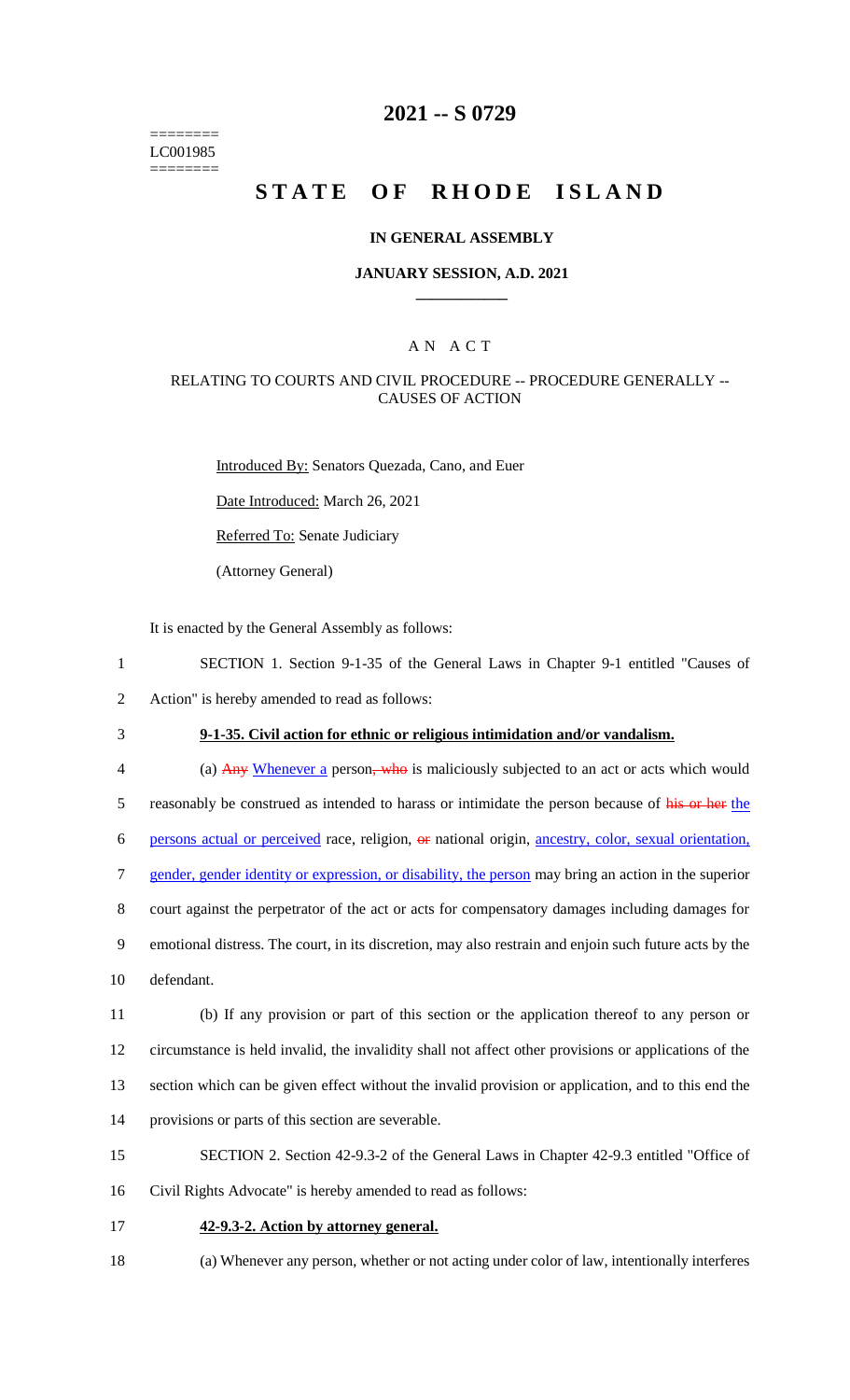- 1 or threatens to intentionally interfere, by physical force or violence against a person, by damage or
- 2 destruction of property or by trespass on property, <u>or by any act or acts which would reasonably be</u>
- 3 construed as intended to harass or threaten;
- 4 (1) with With the exercise or enjoyment by any other person of rights secured by the United 5 States Constitution or the laws of the United States or of rights secured by the Constitution of Rhode 6 Island or laws of the state,  $\frac{1}{2}$  or
- 7 (2) Because of a person's actual or perceived race, religion, ancestry, national origin, color,
- 8 sexual orientation, gender, gender identity or expression, or disability, the attorney general may
- 9 bring a civil action for injunctive or other appropriate equitable relief in order to protect the
- 10 peaceable exercise or enjoyment of the rights secured.
- 11 (b) A civil action under this chapter shall be brought in the name of the state for or on 12 behalf of any person so aggrieved and shall be instituted in the superior court for the county where 13 the alleged victim resides or has a principal place of business or where the alleged violation 14 occurred or is threatened.
- 15 SECTION 3. Chapter 42-9.3 of the General Laws entitled "Office of Civil Rights 16 Advocate" is hereby amended by adding thereto the following sections:
- 17 **42-9.3-5. Action by the attorney general - Pattern or practice of conduct.**
- 18 (a) No person shall engage in a pattern or practice of conduct that deprives any person of
- 19 rights, privileges, or immunities secured or protected by the Constitution or laws of the United
- 20 States or by the constitution or laws of Rhode Island.
- 21 (b) The attorney general may bring a civil action to obtain appropriate equitable and/or 22 declaratory relief to eliminate the pattern or practice of conduct specified in subsection (a) of this 23 section, whenever the attorney general has reasonable cause to believe that a violation of subsection
- 24 (a) of this section has occurred.

# 25 **42-9.3-6. Civil investigative demand.**

26 (a) When it appears to the attorney general that a person has engaged in, is engaging in, or 27 is about to engage in, any act or practice declared to be unlawful by this chapter, or when the 28 attorney general believes it to be in the public interest that an investigation should be made to 29 ascertain whether a person in fact has engaged in, is engaging in, or is about to engage in, any act 30 or practice declared to be unlawful by this chapter, he or she may execute, in writing , and cause to 31 be served upon any person who is believed to have information, documentary material, or physical 32 evidence relevant to the alleged or suspected violation, an investigative demand stating the general 33 subject matter of the investigation and require the person to furnish, under oath or otherwise, a 34 report in writing stating the relevant facts and circumstances of which the person has knowledge,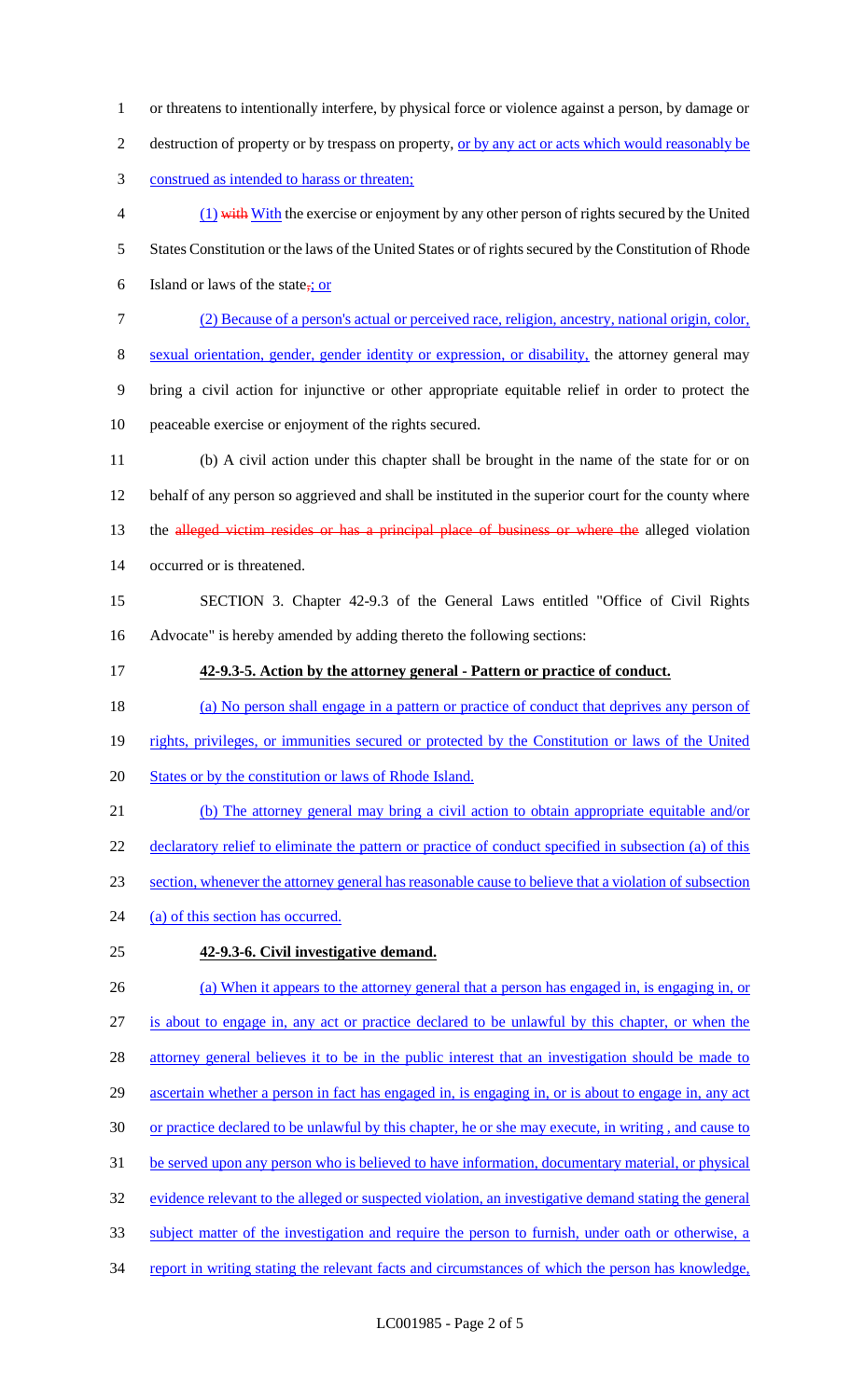or to appear and testify or to produce relevant, documentary material or physical evidence for examination, at any reasonable time and place that may be stated in the investigative demand. All civil investigative demands may, at the discretion of the attorney general, be filed in the superior court of the county in which the person served with the demand shall dwell or have his or her principal place of business. (b) At any time before the return date specified in an investigative demand, or within twenty (20) days after the demand has been served, whichever period is shorter, a petition to extend the return date or to modify or set aside the demand, stating good cause, may be filed in the superior court in which the person served with the demand shall dwell or have his or her principal place of 10 business, or in the superior court of Providence County. (c) To accomplish the objectives and to carry out the duties prescribed by this chapter, the 12 attorney general, in addition to other powers conferred upon him or her by this section, may issue 13 subpoenas to any person; administer an oath or affirmation to any person; conduct hearings in aid 14 of any investigation or inquiry; and prescribe any forms and promulgate any rules and regulations 15 that may be necessary, which rules and regulations shall have the force of law. 16 (d) Service of any notice, demand, or subpoena under this chapter shall be made personally within this state, but if personal service cannot be obtained, substituted service may be made in the 18 <u>following manner;</u> 19 (1) Personal service without this state; (2) The mailing of any notice, demand, or subpoena under this section by registered or certified mail to the last known place of business, residence, or abode within or without this state 22 of the person for whom the service is intended; (3) As to any person other than a natural person, in the manner provided in the rules of civil procedure as if a complaint or other pleading that institutes a civil proceeding had been filed; or (4) Service that the superior court may direct in lieu of personal service within this state. (e) A person upon whom a demand is served pursuant to the provisions of this section shall comply with the terms of the demand unless otherwise provided by order of court. Any person who, 28 with intent to avoid, evade, or prevent compliance, in whole or in part, with any civil investigative 29 demand under this section, removes from any place, conceals, withholds, or destroys, mutilates, alters, or by any other means falsifies any documentary material in the possession, custody, or

- control of any person subject of any demand, or knowingly conceals any relevant information, shall
- 32 be fined not more than ten thousand dollars (\$10,000).
- (f) If any person fails or refuses to file any statement or report, or obey any subpoena or investigative demand issued by the attorney general, the attorney general may file in the superior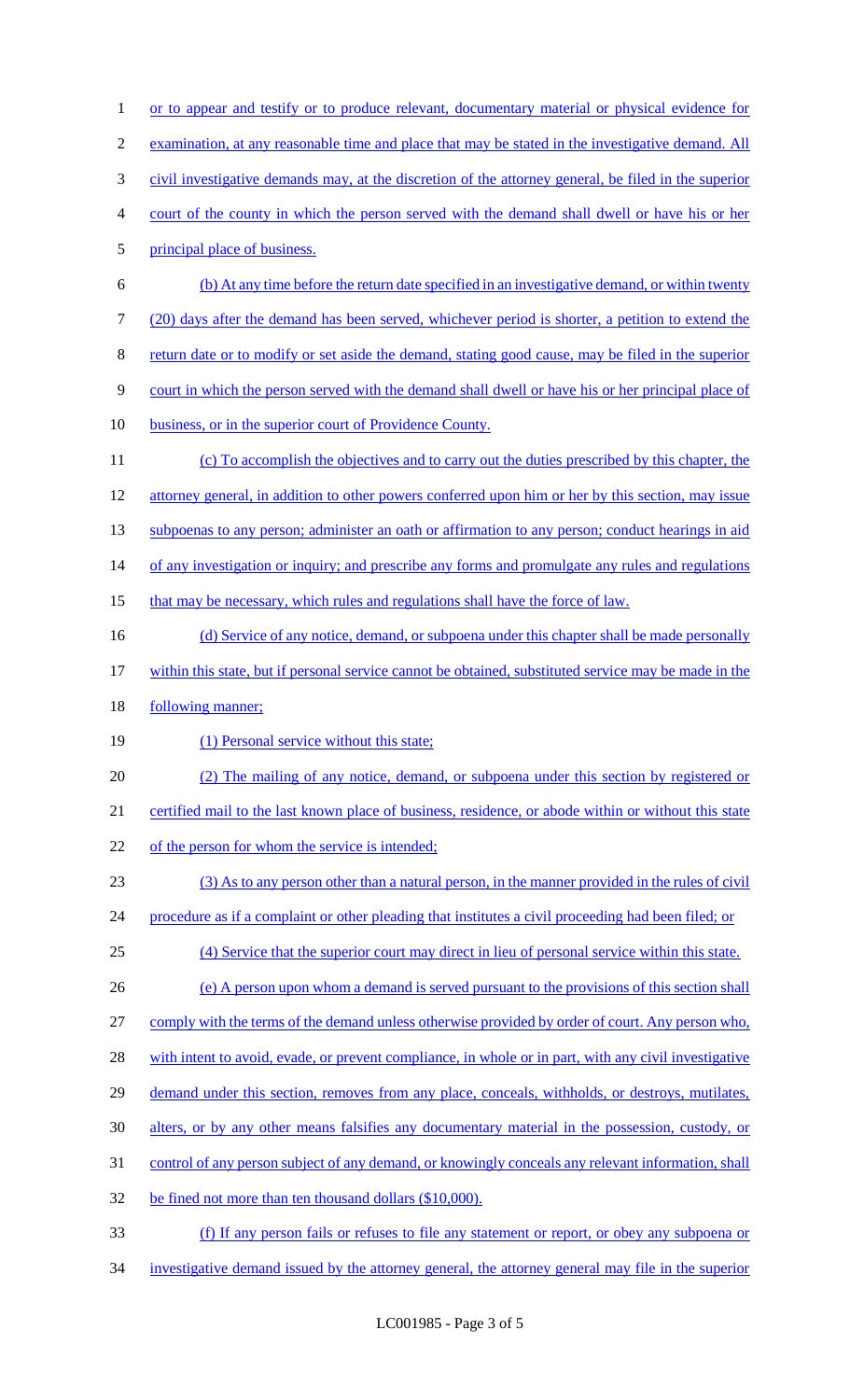- 1 court of the county in which the person shall dwell or be found; or has his or her principal place of
- 2 business; or of Providence County, if the superior court at the previously mentioned county shall
- 3 not be in session, or if the person is a nonresident or has no principal place of business in this state;
- 4 or of the other county as may be agreed upon by the parties to the petition; and serve upon the
- 5 person a petition for an order of the court for the enforcement of this section, and the petition may
- 6 request, and the court shall have jurisdiction to grant, after notice and a hearing, an order granting
- 7 any relief that may be required, until the person files the statement or report, or obeys the subpoena
- 8 or investigative demand.
- 9 (g) Any final order so entered shall be subject to appeal to the state supreme court. Any
- 10 disobedience of any final order entered under this section by any court shall be punished as a
- 11 contempt of court.
- 12 SECTION 4. This act shall take effect upon passage.

======== LC001985 ========